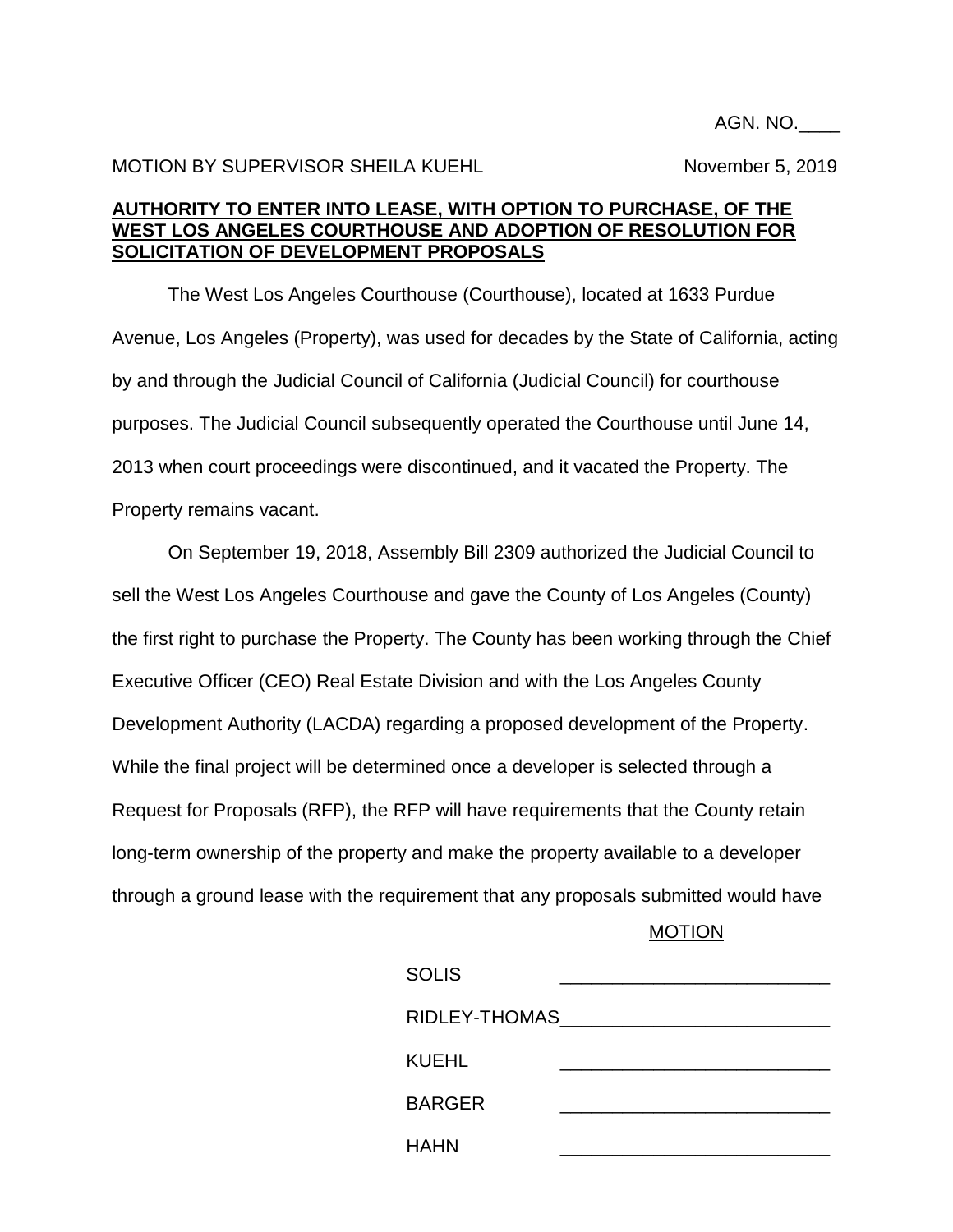affordable and/or supportive housing. The Third Supervisorial District has held several community meetings to obtain the community's input on the type of development for the Property, in addition to considering the social and economic needs of the County.

The three-acre Property was recently appraised by the State and was valued at \$35,780,000. The County proposes to enter into a Lease Agreement (Lease) with the Judicial Council whereby the County will lease the Property while LACDA performs the procurement of a developer through an RFP process pursuant to Government Code section 25515 et seq.

The terms of the Lease are set forth in the Term Sheet attached as Attachment A, which include the following pertinent terms:

- A 24-month term (Lease Term);
- The County will be responsible for all operating costs, including maintenance, utilities, and security;
- Total rent (Lease Payments) during the Lease Term is \$3,578,100, with an initial Lease Payment of \$100 and eight Lease Payments of \$447,250 each;
- The first four Lease Payments, totaling \$1,341,850, are due in Fiscal Year 2019-20;
- Lease Payments 5 to 8, totaling \$1,789,000, are due in FY 2020-21;
- The final Lease Payment (No. 9), \$447,250, is due in FY 2021-22;
- The County will have an option to purchase the Property for a price of \$35,780,000 and the sale must be completed before the Lease expiration date. Should the County exercise its option to purchase, all Lease payments will be credited against the purchase price;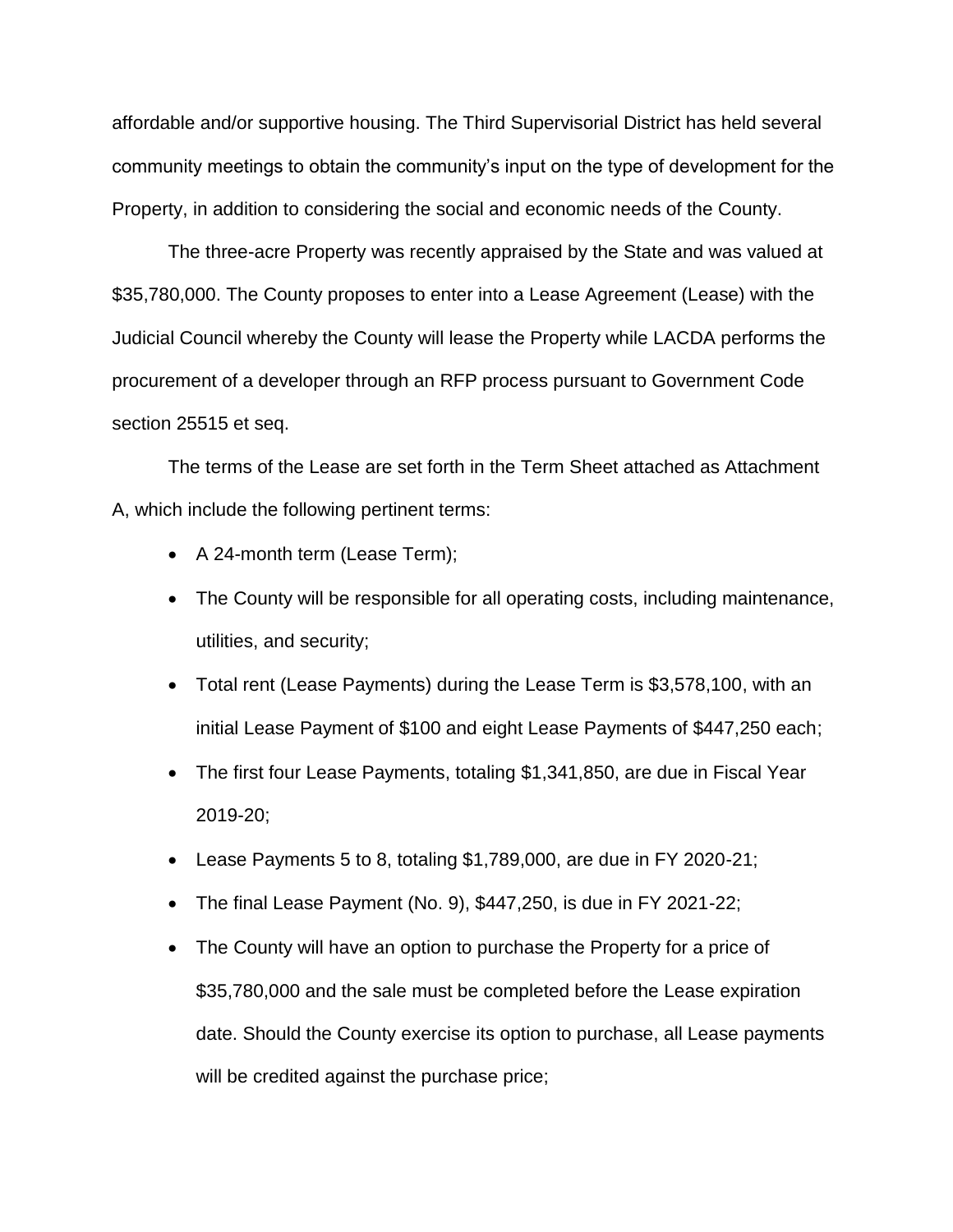- The County will have the right to sublease, license, or permit third parties to use the Property during the Lease Term with all revenues generated belonging to the County; and
- The County will have rights to terminate the Lease early and rent will be prorated for the time the County has possession of the Property.

Upon Board approval of the recommended actions, the CEO will finalize the Lease consistent with the Term Sheet and proceed with its execution. Pursuant to the Master Agreement between the LACDA and the County, the LACDA will act as the agent of the County and assist with the site control of the Property and will use \$800,000 from the County's Catalytic Development Fund (CDF) to provide the payment for predevelopment costs associated with the Property as preliminarily approved by the County's Economic Development Policy Committee on October 24, 2019. Any revenue generated on the Property during the 24-month option period, such as from filming activities or other rental contracts, will be reinvested in the CDF. The Lease Payments will be funded with \$1,500,000 in Third District discretionary funds in the Board of Supervisors budget and \$2,100,000 in the CEO Affordable Housing Acquisition Funds in the Affordable Housing Programs Budget Unit.

After completing the RFP process and reviewing all development proposals received, CEO, with LACDA, acting as its agent, will return to the Board with a recommendation to execute an Exclusive Negotiating Agreement (ENA) with the selected developer, a proposed project description, authority to exercise the purchase option, and consideration of appropriate CEQA findings.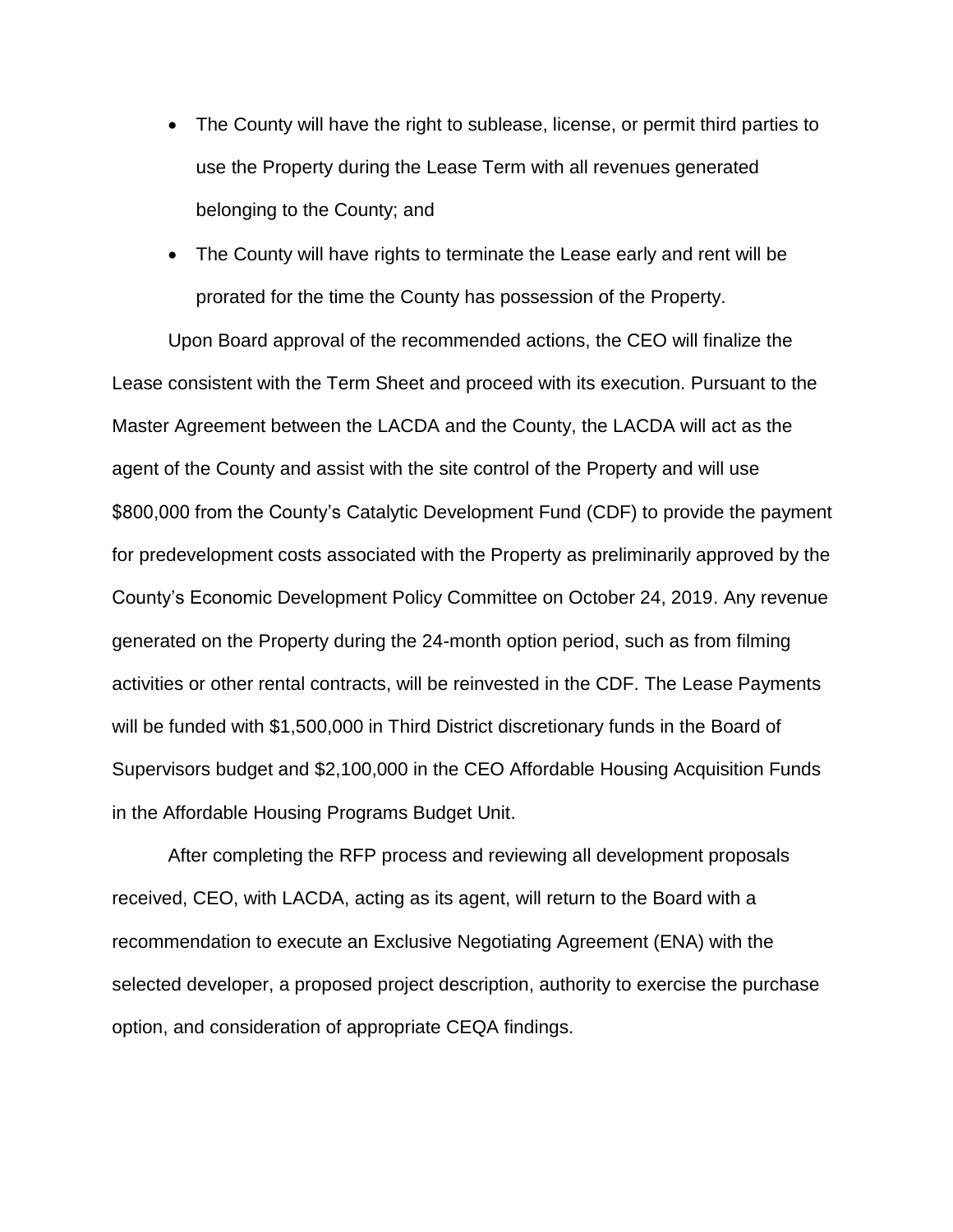- **I, THEREFORE, MOVE** that the Board of Supervisors:
- 1. Find that the proposed lease of the Courthouse from the Judicial Council "as is" is statutorily exempt from the California Environmental Quality Act (CEQA) pursuant to Government Code section 11011(k)(1). The appropriate environmental studies and documentation will be completed prior to returning to the Board for consideration and approval of any discretionary action that may impact the environment, such as exercising the purchase option and consummating the purchase of the Property.
- 2. Authorize the Chief Executive Officer, or her designee, to negotiate and execute a Lease for a 24-month term with the Judicial Council of California with the terms set forth in the Term Sheet for a total rent not to exceed \$3,578,100.
- 3. Delegate and authorize the Chief Executive Officer, or her designee, to execute any other ancillary documentation approved as to form by County Counsel, and to take all further actions necessary and appropriate to implement the terms and conditions of the Lease.
- 4. Authorize the LACDA to serve as the agent of the County in issuing an RFP on behalf of the County.
- 5. Instruct the CEO, in the FY 2019-20 First Mid-Year Budget Adjustment, to transfer \$1,500,000 in Third District Discretionary Funds, from the Board of Supervisors budget unit, to the CEO Rent Expense budget unit, to support Lease Payments due in FY 2019-20.
- 6. Instruct the CEO to allocate \$1,000,000 of the FY 2019-20 CEO Affordable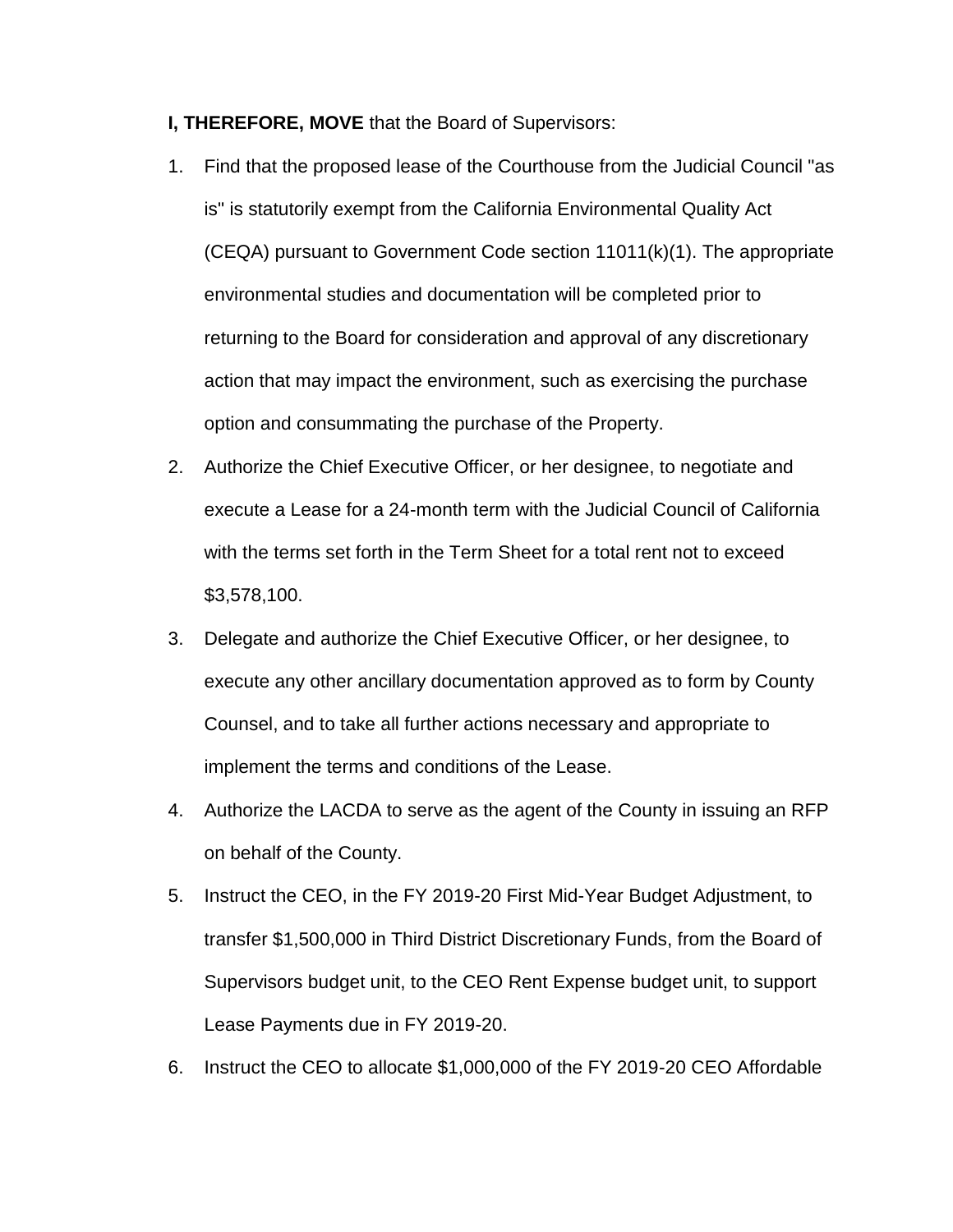Housing Budget, from funding earmarked for the Acquisition Fund for the West Los Angeles Courthouse Project for anticipated costs for FY 2020-21.

- 7. Direct the CEO to allocate during the FY 2020-21 Recommended Budget phase, \$1,100,000 of the Affordable Housing Budget Unit's Acquisition Fund for the West Los Angeles Courthouse Project for anticipated costs for FY 2020-21 and FY 2021-22.
- 8. Direct the CEO to allocate during the FY 2020-21 Recommended Budget an amount not less than \$15,000,000 to the CEO Affordable Housing Budget Unit's Acquisition Fund.
- 9. Authorize the CEO, or her designee, to execute and if necessary, amend a Memorandum of Understanding with the LACDA to state forth the duties and responsibilities of each entity in managing the property.
- 10. Adopt the Resolution:
	- (a) approving and authorizing the issuance by the LACDA, on behalf of the CEO, of an RFP to solicit developers interested in developing a proposed development on this Property;
	- (b) delegating to the LACDA, by and through its Executive Director, or her designee, the authority to evaluate the qualifications of the responsive proposers;
	- (c) authorizing the CEO, by and through the LACDA to return to the Board with a recommendation to enter exclusive negotiations for a long-term ground lease with the selected proposer(s).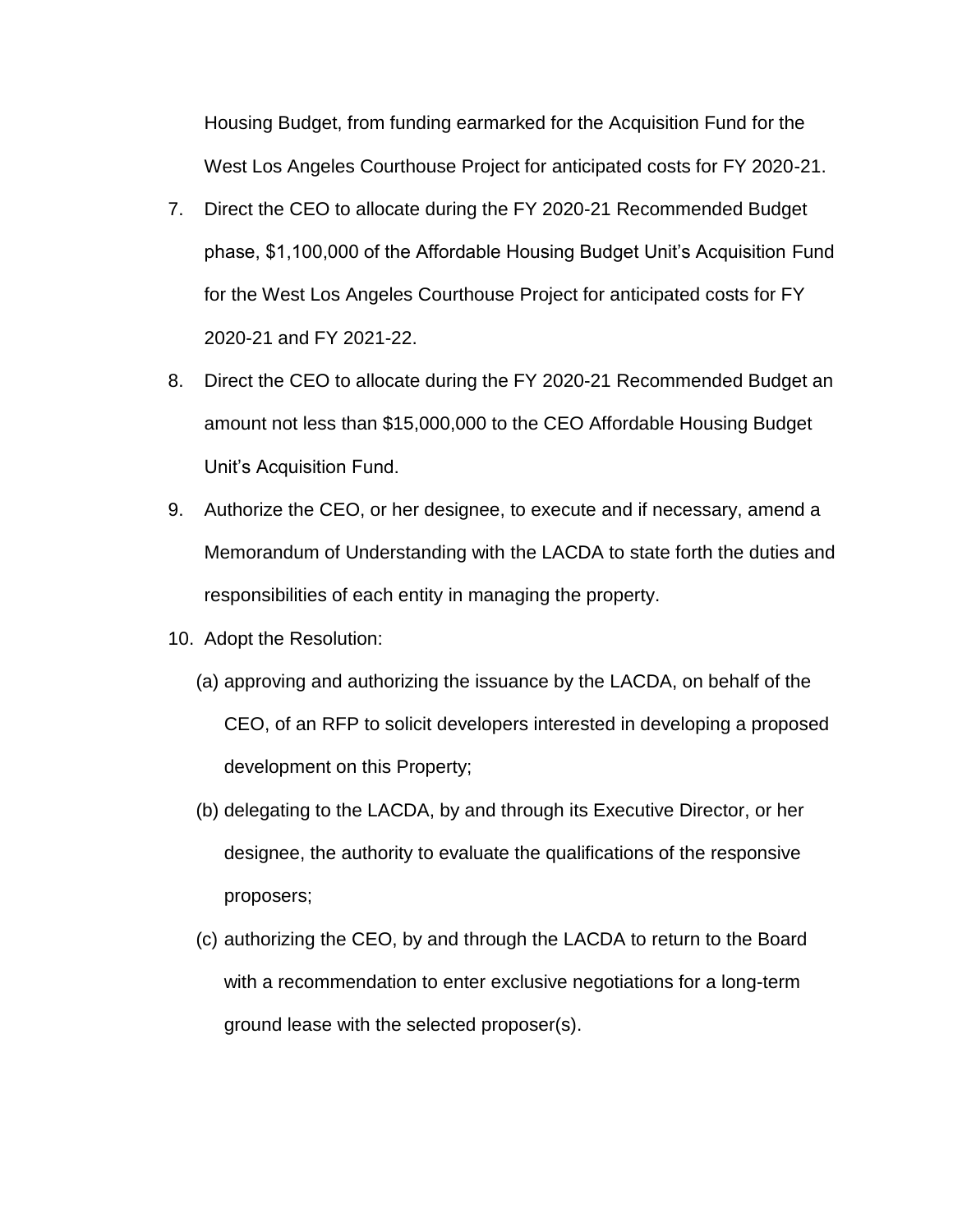**I FURTHER MOVE,** that the Board of Supervisors, acting as the commissioners of the Los Angeles County Development Authority:

- 1. Find that the proposed lease of the Courthouse from the Judicial Council "as is" is statutorily exempt from the California Environmental Quality Act (CEQA) pursuant to Government Code section 11011(k)(1). The appropriate environmental studies and documentation will be completed prior to returning to the Board for consideration and approval of any discretionary action that may impact the environment, such as exercising the purchase option and consummating the purchase of the Property.
- 2. Delegate the LACDA to act on behalf of the County in issuing an RFP and authorize the Executive Director, or her designee, to issue the RFP.
- 3. Authorize the Executive Director, or her designee, to execute and if necessary, amend a Memorandum of Understanding (MOU) with the LACDA to state forth the duties and responsibilities of each entity in managing the property.
- 4. Authorize the use of CDF in an amount up to \$800,000 to pay for predevelopment costs during the predevelopment period for this Property.
- 5. Authorize rental revenue generated from the Property during the 24-month option period to be reinvested in the CDF.
- 6. Authorize the Executive Director, or her designee, to amend the existing contracts to be effective following approval as to form by County Counsel and execution by all parties:

(a) Alliance Land care, Inc. to increase the annual compensation amount by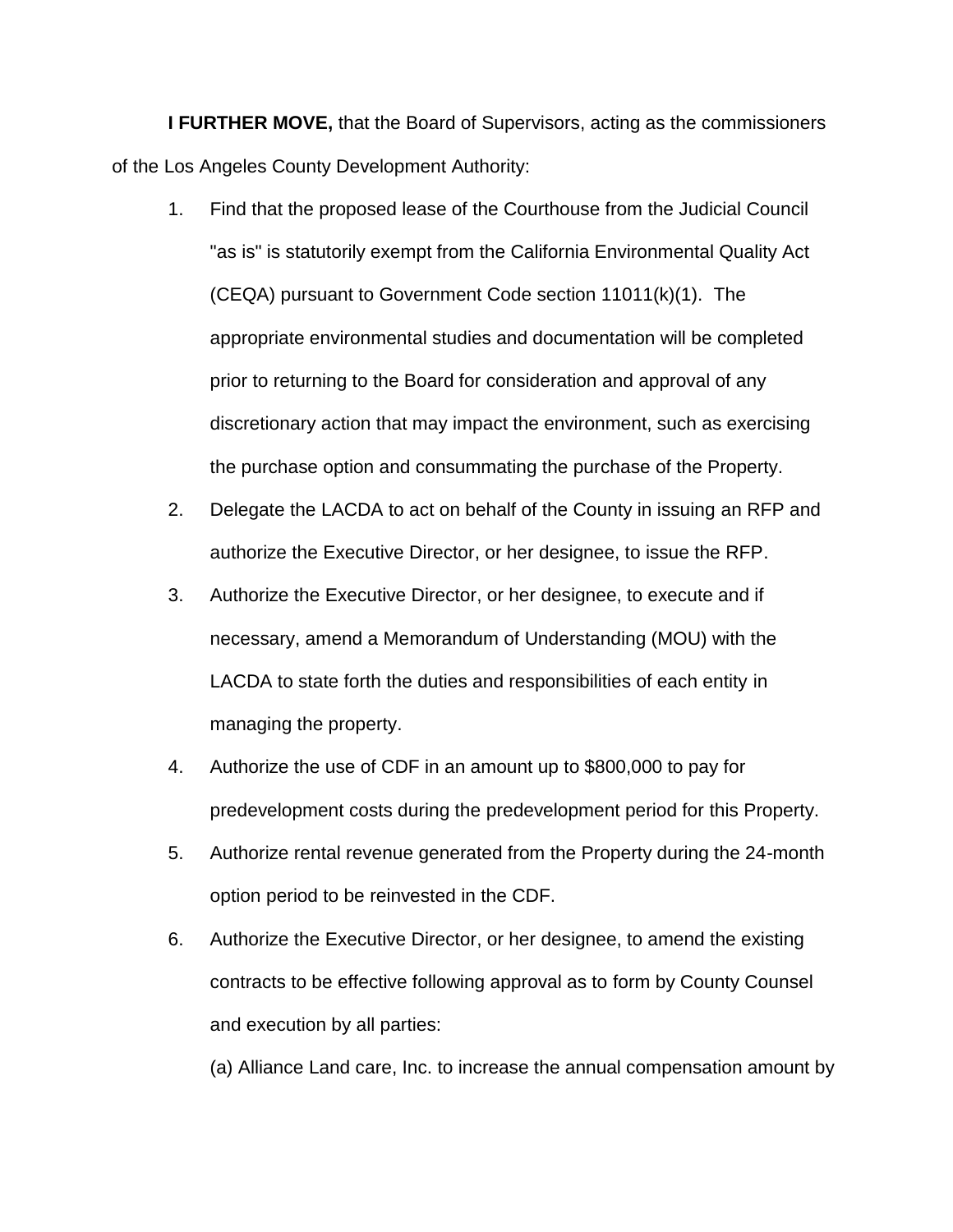\$63,000 for the fourth year of the contract, to a total of \$313,000, and \$64,500 for the fifth year of the contract, to a total of \$314,500 for landscaping services; and

(b) Absolute Security International, Inc. dba Absolute International Security and GSSi, Inc. dba General Security Service to increase the aggregate annual compensation amount by \$109,500 for the fourth year of the contract, to a total of \$359,500 and \$113,000 for the fifth year of the contract, to a total of \$363,000 for security guard services.

S:MR/KK/Authority to Enter Into Lease, With Option to Purchase, of the West Los Aneles Courthouse and Adoption of Resolution for Solicitation of Development Proposals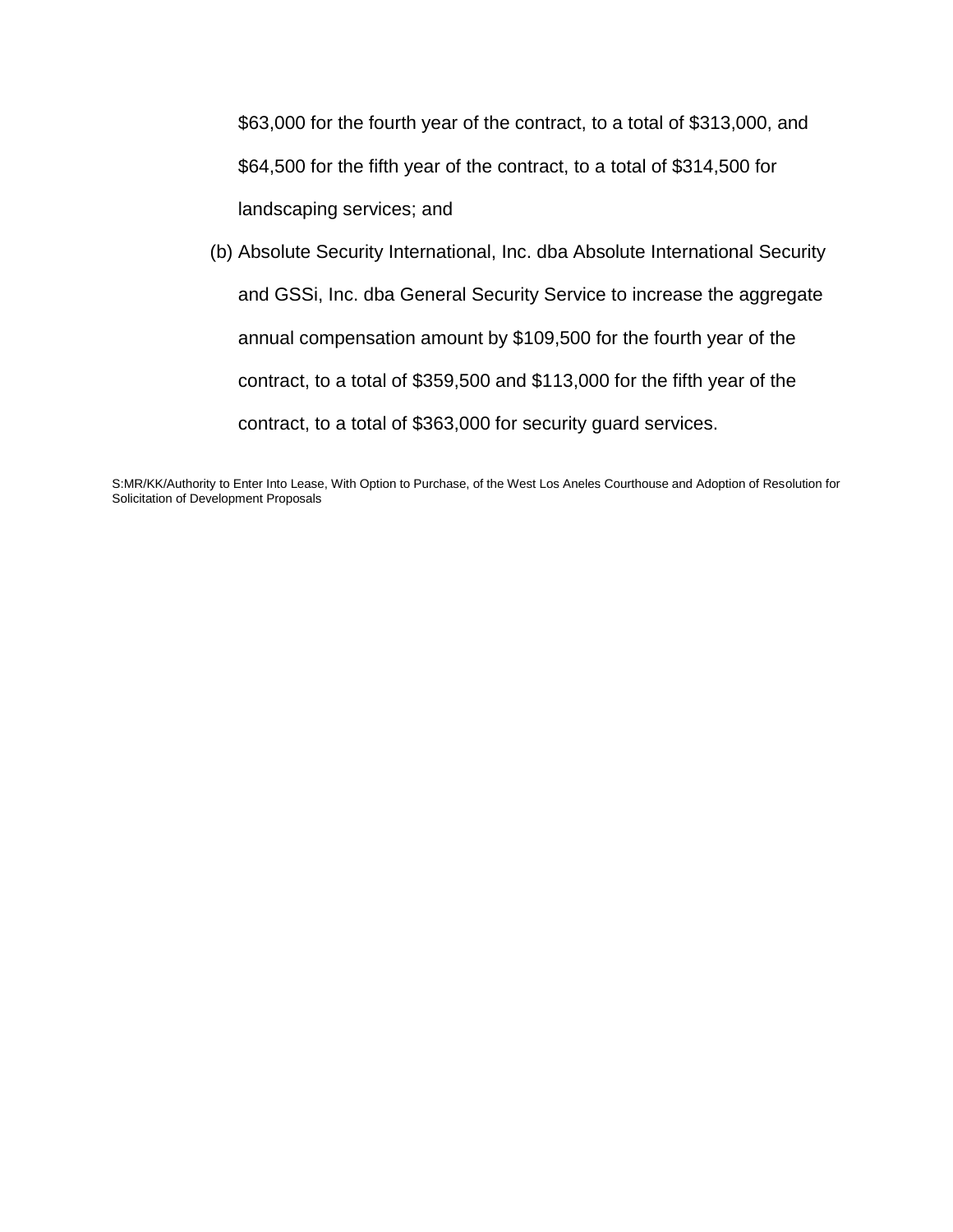# RESOLUTION AND NOTICE OF INTENTION TO SOLICIT PROPOSALS FOR THE PROPOSED DEVELOPMENT OF A MIXED-USE PROJECT AT THE WEST LOS ANGELES COURTHOUSE **LOS ANGELES, CALIFORNIA WEST LOS ANGELES COMMUNITY**

WHEREAS, pursuant to Government Code section 25515, the Legislature has found that counties are faced with critical revenue shortages and a need for additional revenue sources to provide basic and essential public services, and that counties own property which, if permitted to be developed by a joint venture agreement between private enterprise and commercial, industrial, and cultural uses, would provide a means to produce additional revenue sources for the benefit of counties owning such property, and aid the economic well-being of the State generally, and, further, that due to reductions in personnel or programs counties own or lease properties which are totally or partially vacant but which could be used by compatible private persons, firms or corporations through lease arrangements or joint venture developments which would generate revenue and that, therefore, the Legislature has found that the provisions for residential, commercial, industrial, and cultural development of public property owned by counties constitutes a valid public purpose; and

WHEREAS, the County of Los Angeles ("County"), by and through its agent, the Los Angeles County Development Authority ("LACDA"), desires to solicit proposals from developers interested in developing an approximately 127,376 square foot property, known as the West Los Angeles Courthouse ("Project"), in the community of West Los Angeles (Third Supervisorial District); and

WHEREAS, any references to the County shall also reflect the LACDA acting as its agent in the issuance of this RFP; and

WHEREAS, the Board of Supervisors ("Board") of the County has found that the public interest and welfare will be served by the solicitation of proposals for the Proposed Project; and

WHEREAS, pursuant to Government Code section 25515, et seq., the County desires to allow developers that are determined to have the appropriate qualifications by the Executive Director, or her designee, on behalf of the County to respond to a request for proposals ("RFP"), with proposals responsive to the RFP to be received at the location identified below; and

WHEREAS, proposals responsive to the RFP, if received, will be evaluated by the County, and considered by the Board of Supervisors after recommendation by the LACDA's Executive Director, or her designee, to enter into exclusive negotiations with a proposer or proposers.

NOW THEREFORE, BE IT RESOLVED by the Board of Supervisors of the County of Los Angeles, as follows: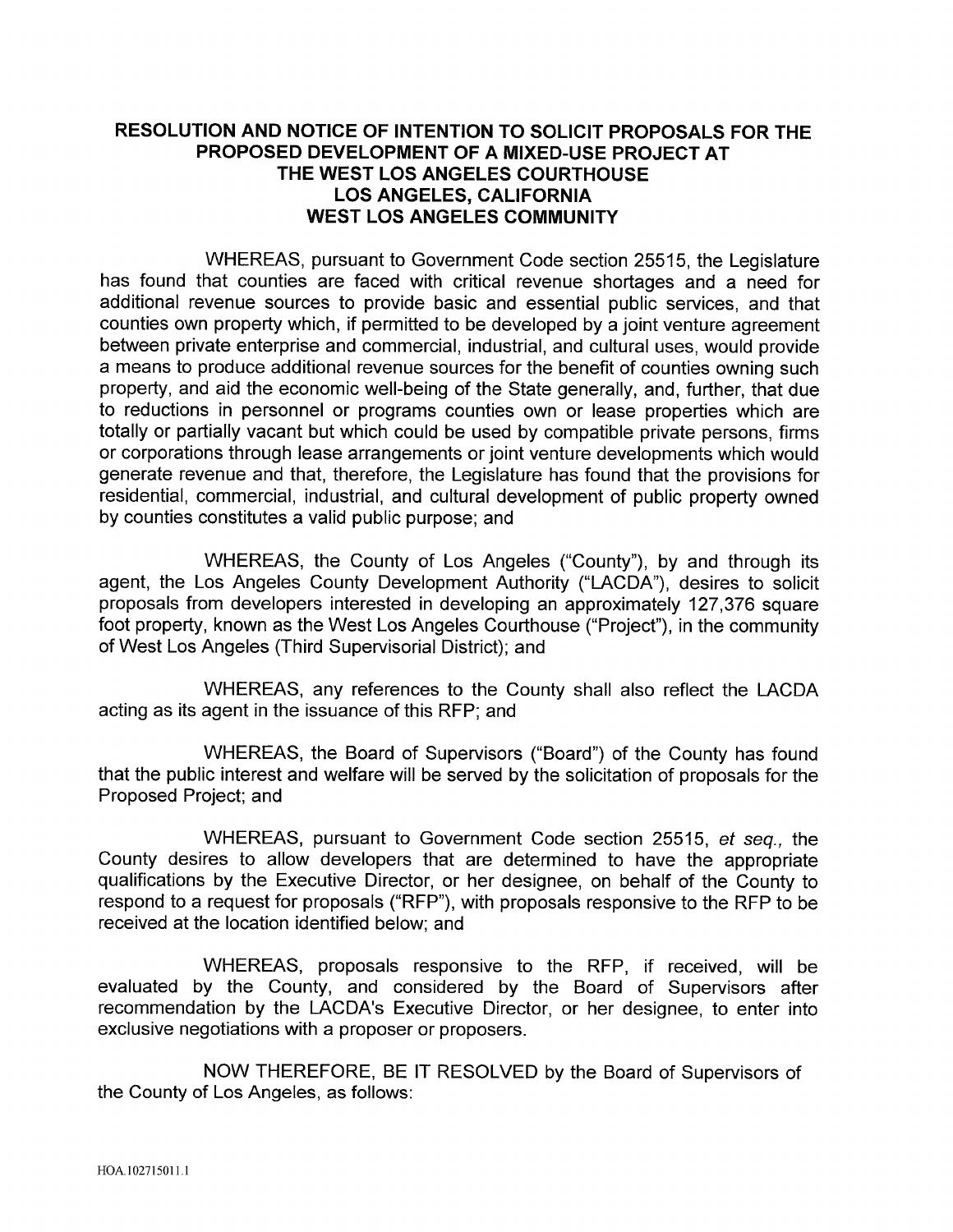$1<sub>1</sub>$ It is the intention of the County to consider proposals for the development of an approximately 127,376 square foot property, known as the West Los Angeles Courthouse, in the community of West Los Angeles.

 $2.$ An RFP has been prepared by County for the solicitation of responses from interested and qualified developers for the proposed development of the Project based upon the criteria set forth in the RFP.

The RFP documents will be available online at https://wwwa.lacda.org/for-З. vendors, "View Open Solicitations."

 $4<sup>1</sup>$ Responses to the RFP shall be due by January 21, 2020, at the offices of the Los Angeles County Development Authority, Community & Economic Development Division, Attn: Emily Codilla, 700 W. Main Street, Alhambra, California 91801, or on such alternate date and at such alternate location as set by County in accordance with the RFP.

 $5<sub>1</sub>$ The Executive Director of the LACDA is authorized to issue an RFP for the Project soliciting proposals from those responsive developers determined by the County to be qualified, and shall receive proposals on January 21, 2020, the public meeting date established by the Board to receive proposals responsive to the RFP. Proposals must be submitted no later than 9:30 a.m. Los Angeles County Development Authority, Attn: Emily Codilla, 700 W. Main Street, Alhambra, CA 91801.

6. Authority to enter into exclusive negotiations with a proposer or proposers may be made at any meeting of the Board of Supervisors upon recommendation of the Executive Director of the LACDA, after receipt of said proposals.

7. No oral responses to the RFP or oral proposals in response to the RFP will be considered by the County or LACDA.

8. The County reserves the unqualified right, in its sole and absolute discretion at any time: (1) to amend or withdraw the RFP or to withdraw at any time from this process with no recourse for any proposer; (2) to choose or reject any or all proposals received in response to the RFP in its sole and subjective discretion; (3) to modify the response deadlines; (4) to conduct further due diligence with one or more proposers or any third party; (5) to modify County's objectives or the scope of the Project; (6) to issue subsequent RFPs for the same property, or variations or components thereof; (7) to disqualify any developer on the basis of any real or perceived conflict of interest that is disclosed or revealed by responses submitted or by any data available to County; (8) to proceed with that proposal modified proposal, if any, which in its judgment will, under the circumstances, best serve County's objectives; (9) to waive minor deficiencies, informalities and/or irregularities in the proposals or compliance by proposers with requirements for submission of proposals; and/or (10) to determine not to proceed with the Project, either on the basis of an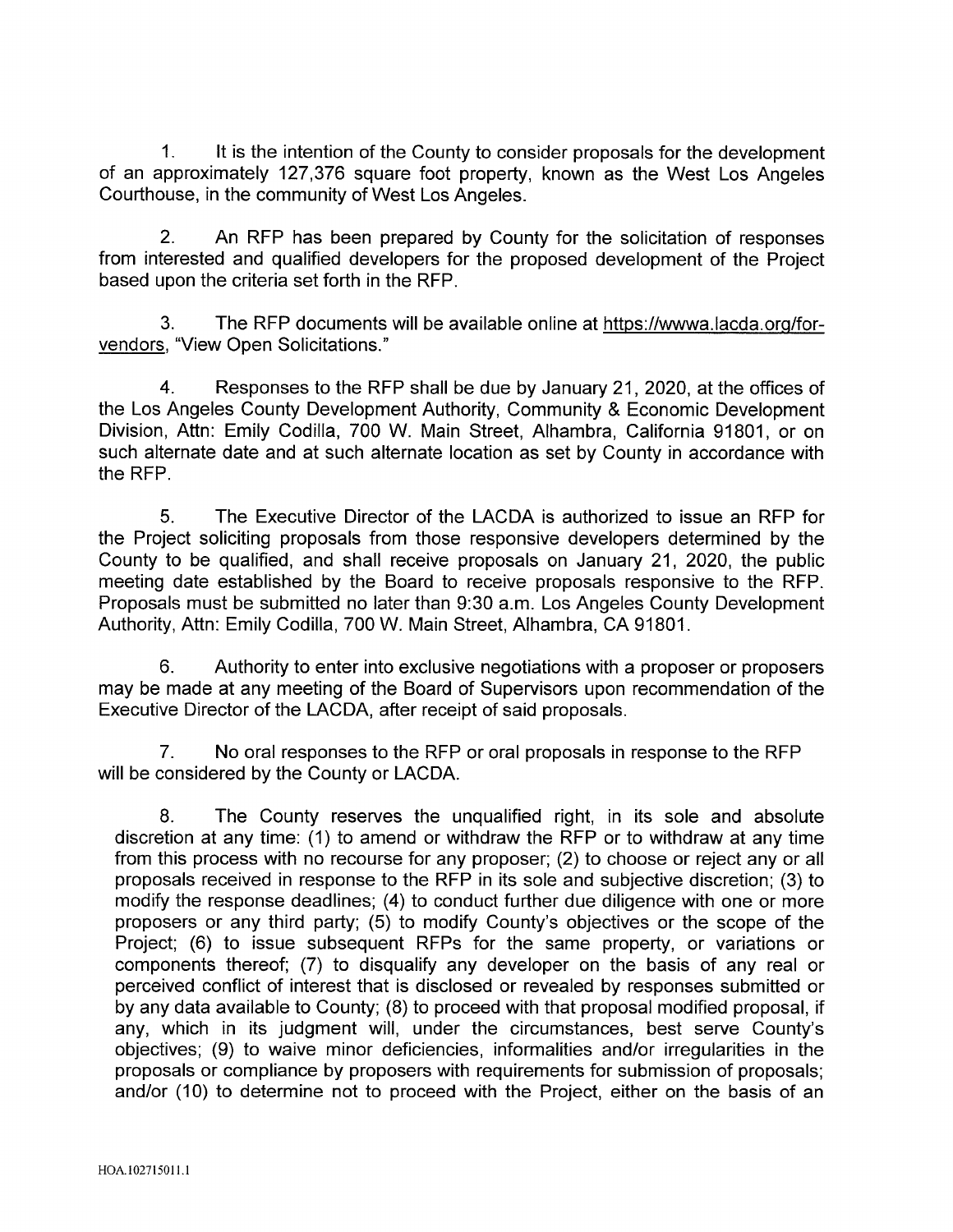evaluation of the factors listed in the RFP, including the County's full exercise of its governmental powers in its review of and/ determinations concerning any required entitlements, and the full exercise of its discretion with respect to its compliance with the California Environmental Quality Act prior to its approval of the Project, or for another reason, or for no reason, including but not limited to the convenience of the County. Notwithstanding a recommendation of a department, agency, individual, or other, the Board of Supervisors retains the right to exercise its judgment concerning the selection of a proposal and the terms of any resultant agreement, and to determine which proposal best serves the interests of the County. The Board of Supervisors is the ultimate decision-making body that makes the final determination necessary to arrive at a decision to award, or not award, a lease or other agreement.

The foregoing Resolution was, on the  $5'$  day of  $\sqrt{0}$ Ve mbeR 2019. adopted by the Board of Supervisors of the County of Los Angeles and ex officio the governing body of all other special assessment and taxing districts, agencies and authorities for which said Board so acts.



APPROVED AS TO FORM:

**MARY C. WICKHAM County Counsel** 

**Principal Deputy County Counsel** 

CELIA ZAVALA, Executive Officer, Board of Supervisors of the County of Los Angeles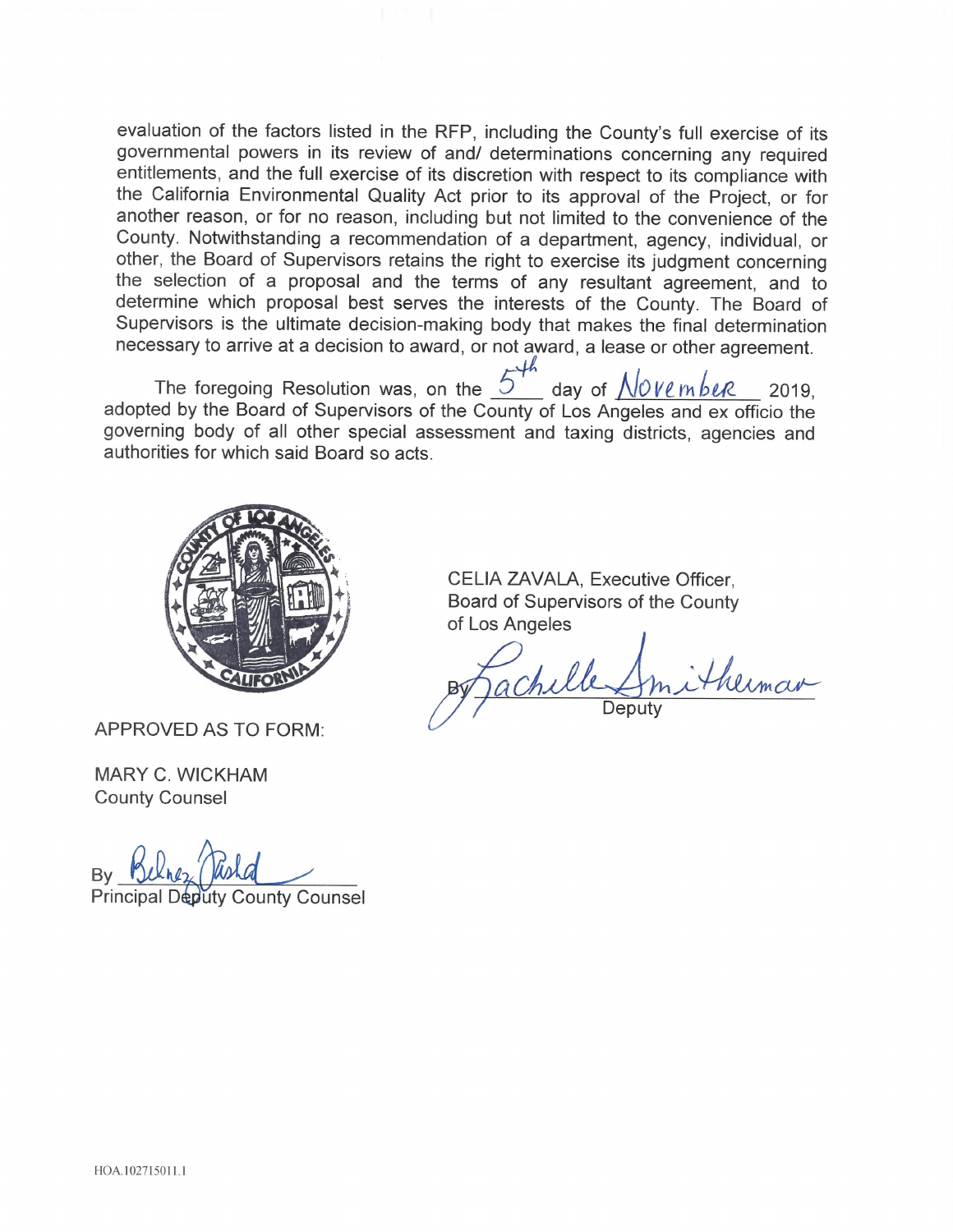

# JUDICIAL COUNCIL OF CALIFORNIA

2860 Gateway Oaks Drive, Suite 400 · Sacramento, California 95833-4336 Telephone 916-263-7885 . Fax 916-263-1966 . TDD 415-865-4272

TANI G. CANTIL-SAKAUYE *Chief Justice of California Chair of the Judicial Council*

MARTIN HOSHINO *Administrative Director*

JOHN WORDLAW *Chief Administrative Officer*

MIKE COURTNEY *Director, Facilities Services*

# TERM SHEET

## LEASE OF WEST LOS ANGELES COURTHOUSE WITH OPTION TO PURCHASE

1. Landlord: Judicial Council of California 455 Golden Gate Avenue San Francisco, CA 94102 2. Tenant: County of Los Angeles 320 W. Temple Street,  $7<sup>th</sup>$  Floor Los Angeles, CA 90012 3. Property: West Los Angeles Courthouse 1633 Purdue Avenue, Los Angeles, California APNs: 4261-011-908, -909, -910, -913, -914, -915 4. Agreement: Lease with Option to Purchase ("Lease Agreement") consisting of triple-net (NNN) lease of the Property with the Tenant's option to purchase the Property ("Purchase Option") by no later than the last day of the twenty-fourth (24th) month from full execution of the Lease Agreement (e.g., at the end of the two (2)-year period); a form of Purchase and Sale Agreement will be attached as an exhibit to the Lease Agreement, providing for the transfer of title to Tenant, to be entered into by the parties on or before thirty (30) days prior to Close of Escrow. 5. Close of Escrow: Sixty (60) days from notice by Tenant to Landlord exercising the Purchase Option which notice must be given no later than sixty  $(60)$  days prior to the last day of the twenty-fourth  $(24<sup>th</sup>)$  month from full execution of the Lease Agreement.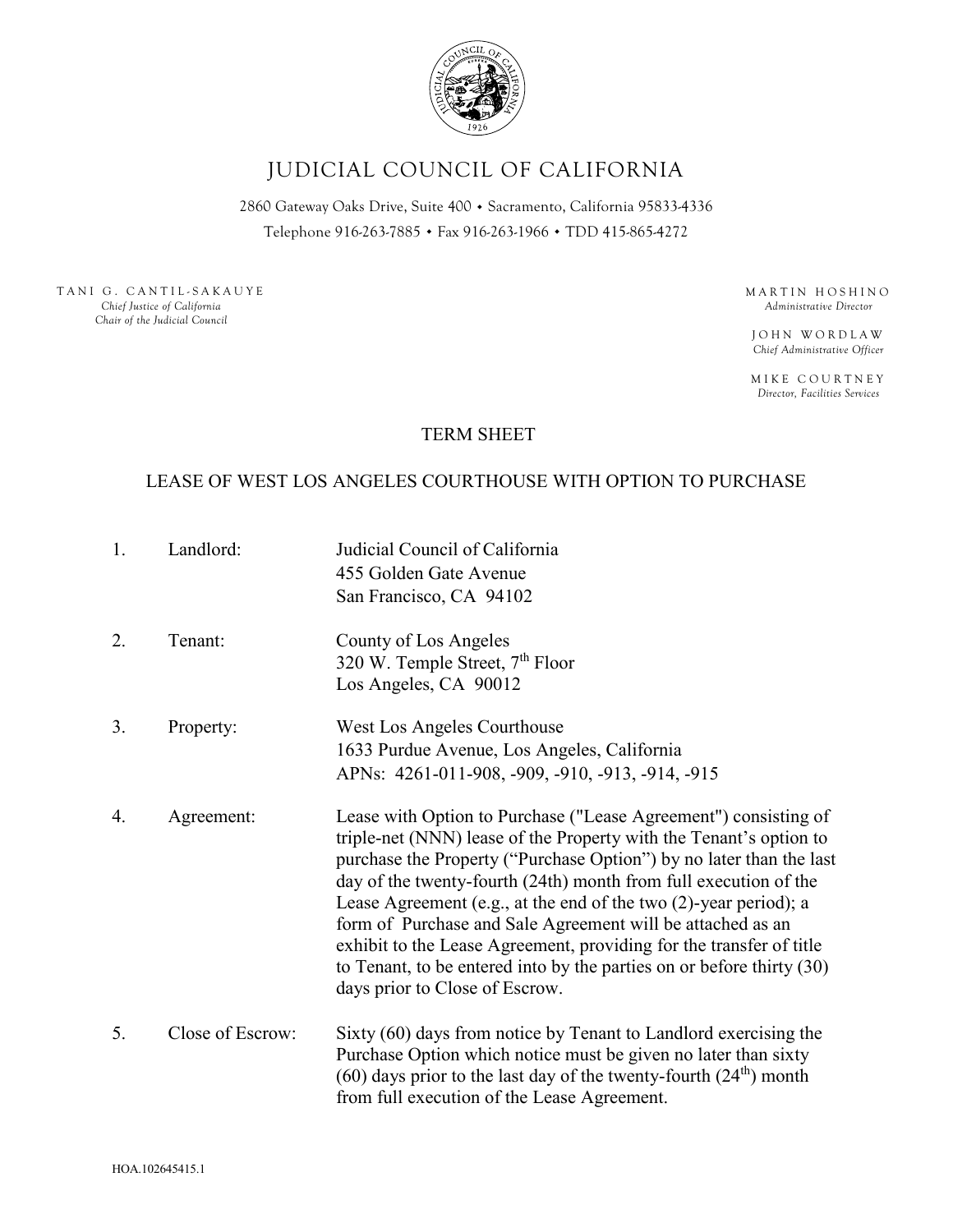October 11, 2019 Page 2

6. Rent; Purchase Price: Tenant will pay rent pursuant to the below schedule which includes a payment of \$100 as consideration for the Purchase Option to be paid upon execution of the Lease Agreement. Tenant may exercise the Purchase Option for a Purchase Price of \$35,780,000, based on appraisal report by Duff & Phelps, dated January 18, 2019, and subject to due diligence work by Tenant. If the Tenant exercises the Purchase Option, all amounts paid during the term of the Lease Agreement shall be credited towards the Purchase Price and the balance of the Purchase Price shall be paid at Close of Escrow (i.e., \$32,202,000 if Close of Escrow occurs on the last day of the twenty-fourth  $(24<sup>th</sup>)$  month from full execution of the Lease Agreement). Regardless of whether Tenant exercises the Purchase Option, all amounts paid during term of Lease Agreement shall be non-refundable.

| Payment | Due (on or before) | <b>Amount</b>               |
|---------|--------------------|-----------------------------|
|         | Lease Execution    | \$100 as Purchase           |
|         |                    | <b>Option Consideration</b> |
| 2       | End of Month 4     | \$447,250                   |
| 3       | End of Month 5     | \$447,250                   |
| 4       | End of Month 6     | \$447,250                   |
| 5       | End of Month 9     | \$447,250                   |
| 6       | End of Month 12    | \$447,250                   |
| 7       | End of Month 15    | \$447,250                   |
| 8       | End of Month 18    | \$447,250                   |
| 9       | End of Month 21    | \$447,250                   |

Schedule of rent payments shall be as follows:

- 7. Term; No Extension: The term of the Lease Agreement shall be twenty-four (24) months, subject to early termination as set forth below. There will be no extensions of the term of the Lease Agreement.
- 8. Possession: Immediately upon full execution of the Lease Agreement. Landlord shall ensure the Property is delivered vacant and free of any occupancy or tenancy upon full execution of the Lease Agreement.
- 9. "As-Is" Basis: Tenant's possession of the Property under the Lease Agreement, and purchase of the Property under the Purchase and Sale Agreement, shall both be on an "as-is, where-is, and with all faults" basis with no right of set-off or reduction in the Purchase Price, except as specifically set forth herein.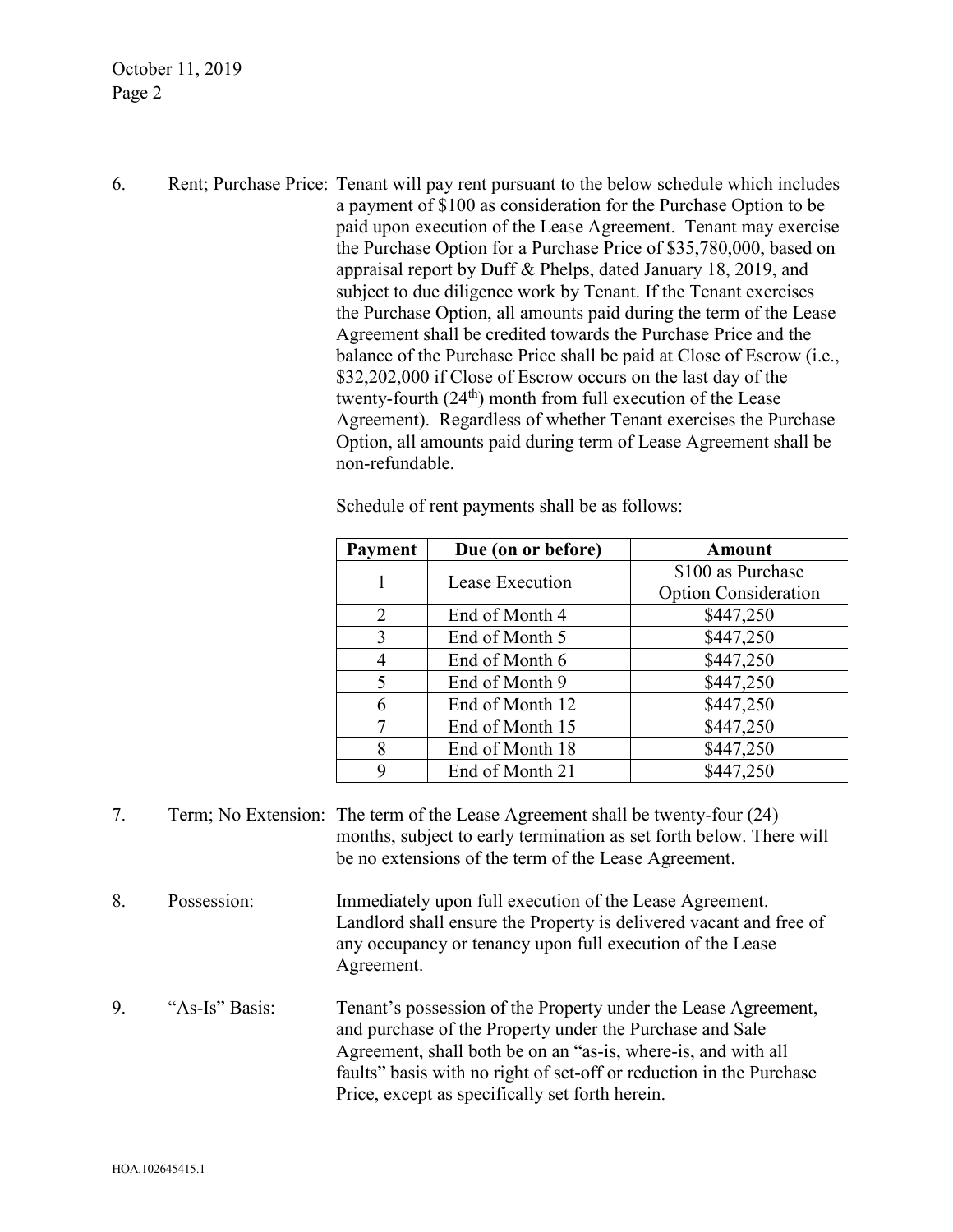October 11, 2019 Page 3

| 10. | Early Termination:   | Tenant may terminate the Lease Agreement early (as Tenant is not<br>obligated or required to exercise the Purchase Option) at any time<br>upon thirty (30) days' prior written notice; provided, however,<br>Tenant shall be responsible for the payment of all rent accrued, on<br>a prorated basis, up to and through the date upon which Tenant<br>fully vacates the Property.                                                                                                                                                                                                                                                                                                                                                                                                                                                                                                                                                                         |
|-----|----------------------|-----------------------------------------------------------------------------------------------------------------------------------------------------------------------------------------------------------------------------------------------------------------------------------------------------------------------------------------------------------------------------------------------------------------------------------------------------------------------------------------------------------------------------------------------------------------------------------------------------------------------------------------------------------------------------------------------------------------------------------------------------------------------------------------------------------------------------------------------------------------------------------------------------------------------------------------------------------|
| 11. | O & M:               | Tenant shall be solely responsible for any and all operations and<br>maintenance associated with the Property including, but not<br>limited to, all interior and exterior portions and building systems of<br>the Property, and all costs and expenses therefor; provided,<br>however, Tenant shall not be obligated to make inoperable<br>building systems operable. Landlord shall not at any time be<br>responsible for the performance or costs of any such operations<br>and maintenance during Tenant's occupancy of the Property.<br>Tenant shall maintain and operate the Property during the term of<br>the Lease Agreement at the same level of service and care as<br>normally and customarily provided by Tenant at other equivalent<br>County of Los Angeles facilities; provided, however, neither<br>Tenant nor Landlord shall be obligated to make any capital<br>improvements to the Property during the term of the Lease<br>Agreement. |
| 12. | Liability/Insurance: | Tenant shall be solely responsible for any and all liability, claims,<br>risks, perils, hazards, and insurance concerning the Property from<br>the date of full execution of the Lease Agreement, and all costs and<br>expenses therefor including indemnifying Landlord; except to the<br>extent caused by the Landlord.                                                                                                                                                                                                                                                                                                                                                                                                                                                                                                                                                                                                                                 |
| 13. | Income:              | Tenant shall be entitled to sublease, permit or license any portion<br>of the Property and retain any amounts of income received during<br>the term of the Lease Agreement including, without limitation,<br>from the use of the Property's parking.                                                                                                                                                                                                                                                                                                                                                                                                                                                                                                                                                                                                                                                                                                      |
| 14. | Improvements:        | Tenant shall have the right, at its sole cost and responsibility, to<br>make improvements and alterations to the Property, which Tenant<br>may elect to perform at its sole and absolute discretion, from and<br>after the date of full execution of the Lease Agreement. Landlord<br>shall not at any time be responsible for the performance or costs of<br>any such improvements during Tenant's occupancy of the<br>Property. In the event the Lease Agreement is terminated and/or<br>Tenant does not exercise the Purchase Option, any and all<br>improvements made by Tenant to the Property either shall be<br>removed by Tenant, at Tenant's sole cost, upon Landlord's                                                                                                                                                                                                                                                                          |